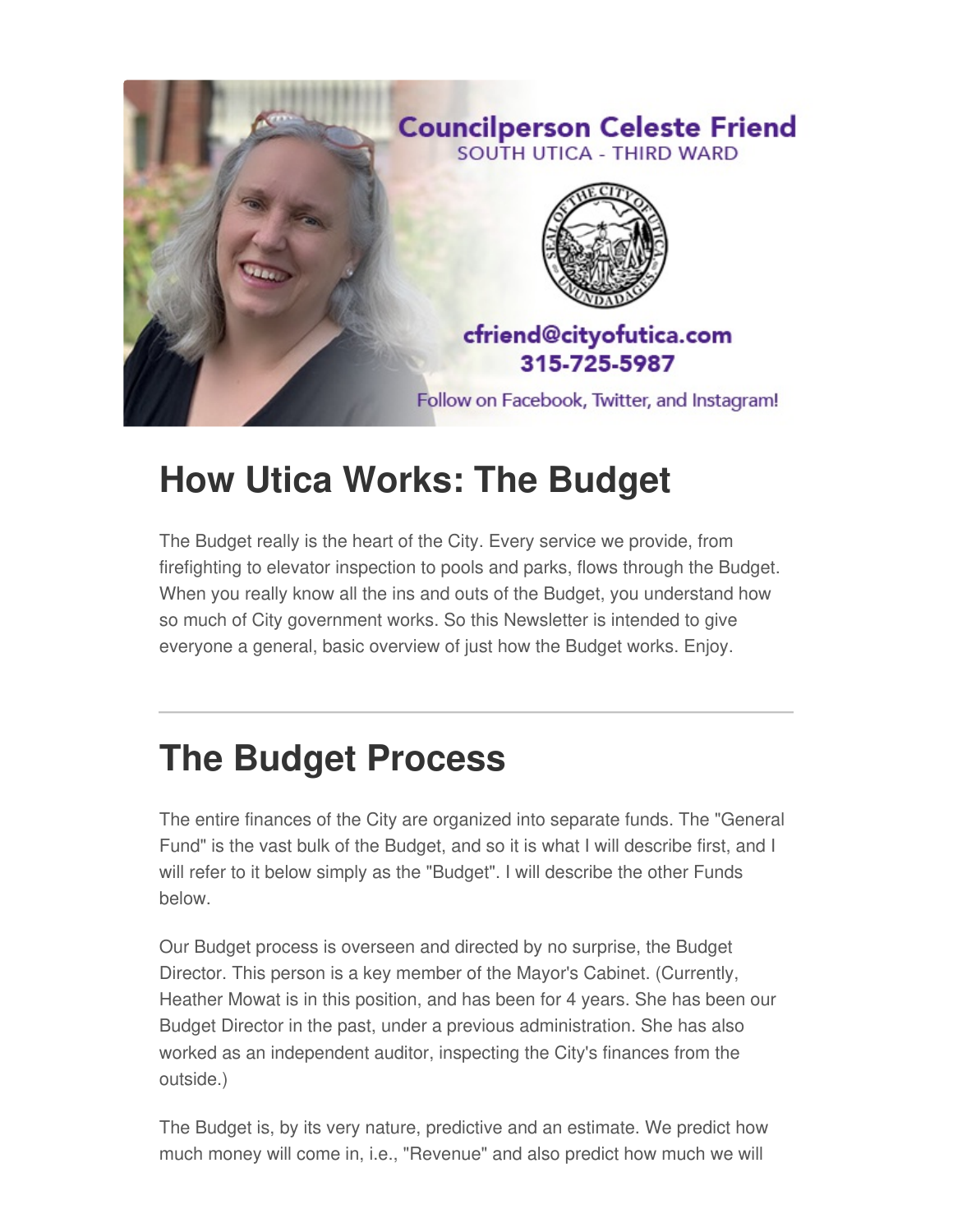have to spend, i.e., "Expenditures". These Revenues and Expenditures are calculated so as to be equivalent to one another - so, we predict how much money we will take in, and then we plan on spending that much in the coming year. The City's fiscal year runs from April 1st until March 31st of the following year.

The process of building a new Budget for the for the next fiscal year begins months before the Common Council takes its final vote. According to the City Charter, Departments must submit their Budget requests no later than January 15th of each year. (But in actual practice, the Budget Director begins working with each Department earlier than this.) This includes all expenses for that Department, including salaries, office supplies, training, uniforms, vehicles, and so on. Once all these requests are in, the Budget Director can begin to create the entire Budget for the City. The Mayor's Proposed Budget must then be submitted to the Board of Estimate and Apportionment, (again, this is dictated by the City Charter), by the first Monday in February. The Board of E&A then has the opportunity to make their own changes to the Budget. The E&A Approved Budget must go to the Council no later than February 20th. The Common Council has the final say on the Budget. We hold Budget meetings with all the Departments, going over line by line their requests. This is a great opportunity to understand in detail the operations of each Department. The Common Council then has the opportunity to amend the Budget. This process is particular to the Budget. The Council amends the Budget through individual Ordinances, rather than amending the Budget directly. These Ordinances amend the Budget by either adding to or subtracting from individual Budget line items. Once the Budget has been amended (or not, as there is no requirement for the Council to change the Budget), then the final Budget must be presented to the public through a Public Hearing, held at the beginning of a Council meeting. The Public Hearing for this year's Budget has been scheduled for March 16th, at 7pm, at the Common Council's regularly scheduled meeting on the third Wednesday of the month. The public is invited to come and weigh in on the Budget. I encourage people to attend.The Council is required by the Charter to approve the Budget no later than March 20th. This gives the Comptroller time to prepare and mail the thousands of City tax bills, which are sent as early as possible in the new fiscal year.

### **Into the Budget: Revenues**

The first half of the Budget is our Revenues, the money that we expect will come in during the upcoming fiscal year. In 2022-2023 this amounts to a total of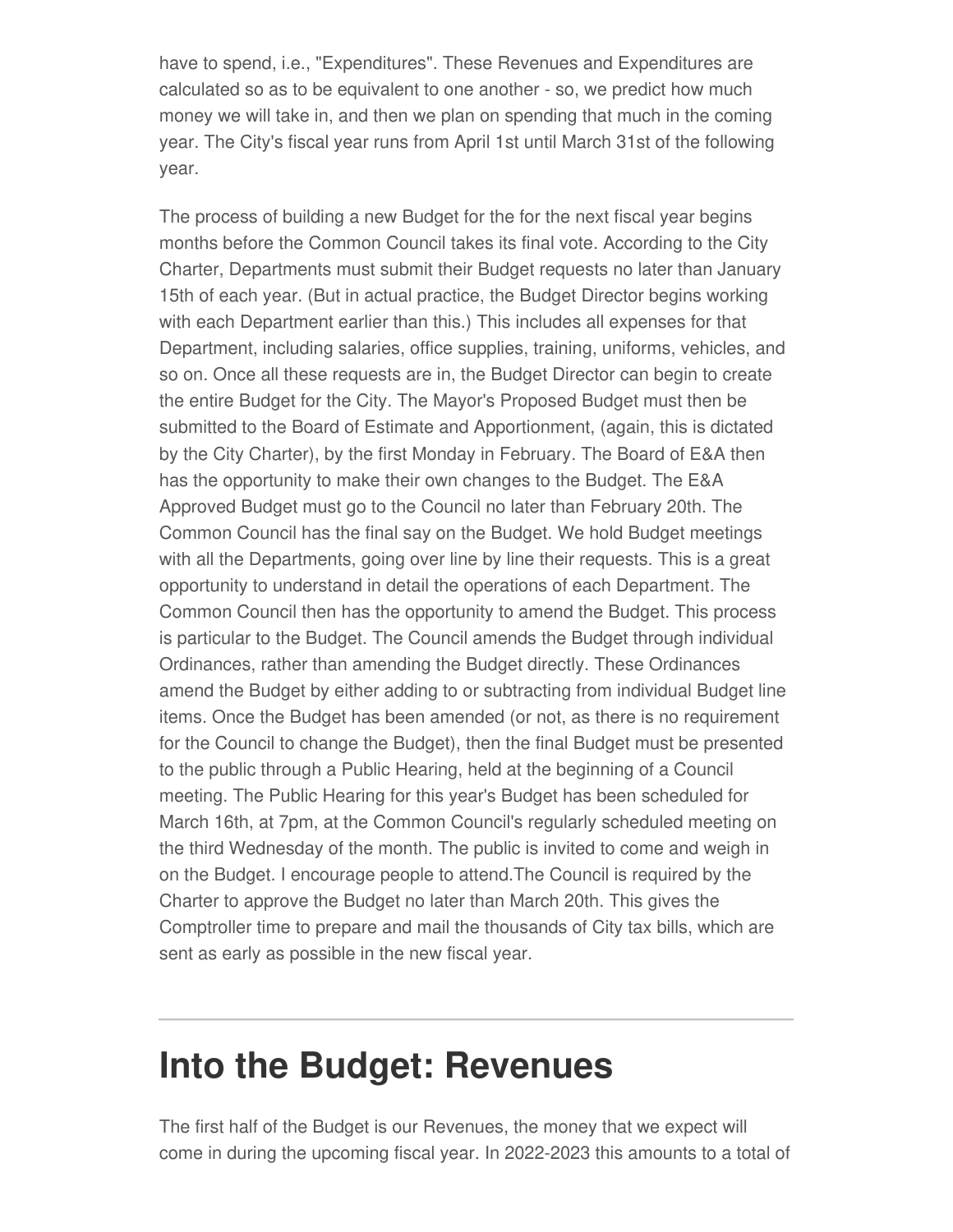\$74.4 million. These revenues are, by definition, estimates. But they are estimates that the Budget Director works to make as accurate as possible and that take into account both how much revenues we have had in the past, as well as various changing circumstances, such as increases in the valuation of all the taxable properties in the City. (In 2021, for instance, the City's total valuation of taxable properties increased by \$7,000,000. This translates to \$189,210 in increased property tax revenue.)

From the E&A Proposed Budget, here are the Revenues Estimates for the 2022-2023 Fiscal Year (note that any of this could change once the Common Council weighs in. If the Council amends the Budget, then some of these numbers could change.)

**City Property Taxes: \$30,077,981.** These are the property taxes that we each pay so that we can do things together that we would not be able to do alone. (Notice that our property taxes are considerably less than half of the total Budget.)

**Other Property Taxes: \$2,256,070.** These are the property taxes that come in from various PILOT tax agreements.

**Non-Property Tax Items: \$17,320,070.** Most of this is made up from Sales Taxes, but this also includes Time Warner Cable taxes, and National Grid taxes. **Department Income: \$3,278,850**. This is the combination of a variety of fees that Departments charge, such as Marriage Licenses, Birth and Death Certificates, Parking Garage incomes, and so on.

**Intergovernmental Charges: \$122,249**. This is the revenue created by other government agencies reimbursing us for certain services, such as mailing the school tax bills.

**Use of Money and Property: \$386,670.** This revenue comes from a variety of rental of City properties, such as the third floor of City Hall to the MVWA.

**Licenses and Permits: \$664,950.** These come from a wide variety of permits, from dog licenses to building permits.

**Fines and Forfeitures: \$297,000.** When you get a parking ticket, it's easy to be a little mad about it. But remember that you have helped our bottom line....

**Sale of Real Property and Compensation for Loss: \$286,000.** This includes the sale of properties the City has been forced to foreclose upon, as well as the sale of equipment, and insurance recoveries.

**Miscellaneous Revenue: \$38,000.** This is such a small sum, that it is not even broken down in the Budget!

**Interfund Revenue: \$475,611.** This is revenue associated with City services that are not directly part of the General Fund, such as Section 8, which is a federal housing program administered by the City.

**Oneida County Revenue: \$897,000**. Most of this Revenue comes from the Mortgage Tax and from reimbursement for inspections conducted by our Codes Department for the County.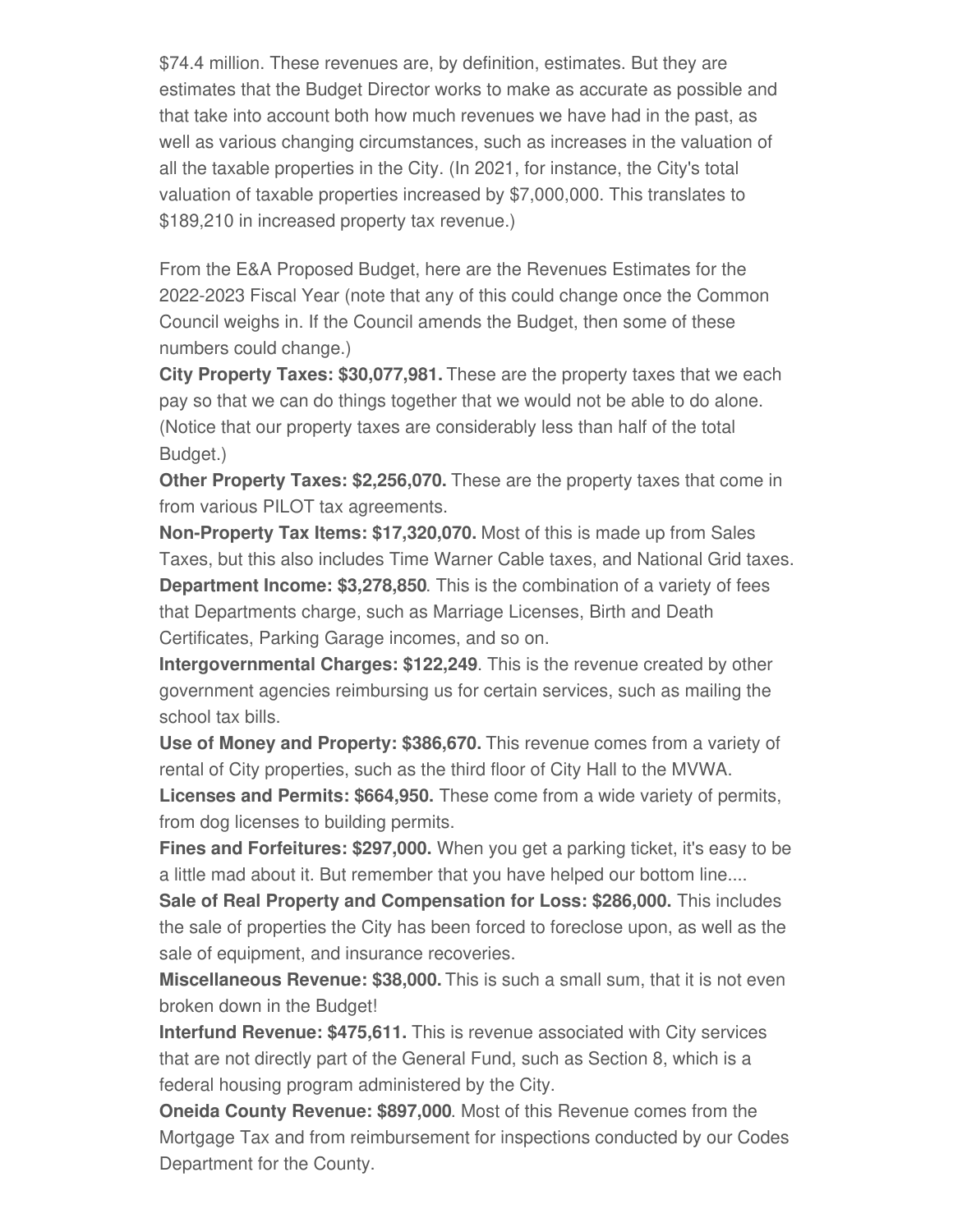**State Revenue: \$16,569,221.** After Property Taxes and Sales Taxes, state aid is the third largest portion of our Revenue. And most of this revenue comes from direct General Municipal Aid. The State of New York simply gives municipalities financial aid.

**Federal Revenue: \$250,000.** This Revenue is a very small portion of the American Recovery Plan Act.

**Interfund Transfer: \$1,543,678.** Most of this Revenue line comes from the Capital Improvement Fund, which is the fund created when the City sold our water authority to the larger, intermunicipal Mohawk Valley Water Authority. **Appropriation of Fund Balance: \$0!** Last year, we took \$325,000 from our fund balance. This year we are not taking any. This is good news. (I'll explain the General Fund Balance below.)

All of this, taken together adds up to \$74,463,350. This is the money we have to spend next year on all of the services the City provides to all of us. This is how together we do all of the things that we could never do alone, such as paving our roads, and maintaining public parks, and providing for all sorts of public safety. Alone, most of us couldn't have a pool, or pay to light up the streets at night, not to mention control traffic so we could safely drive to City Hall to pay our tax bills. But together, we each pay a modest amount to create a common fund and then we do all these things together, and more!



*Budget Revenues for 2022-2023. Credit to Mary "Maisie" Elizabeth Janda of South Utica for the graphic.*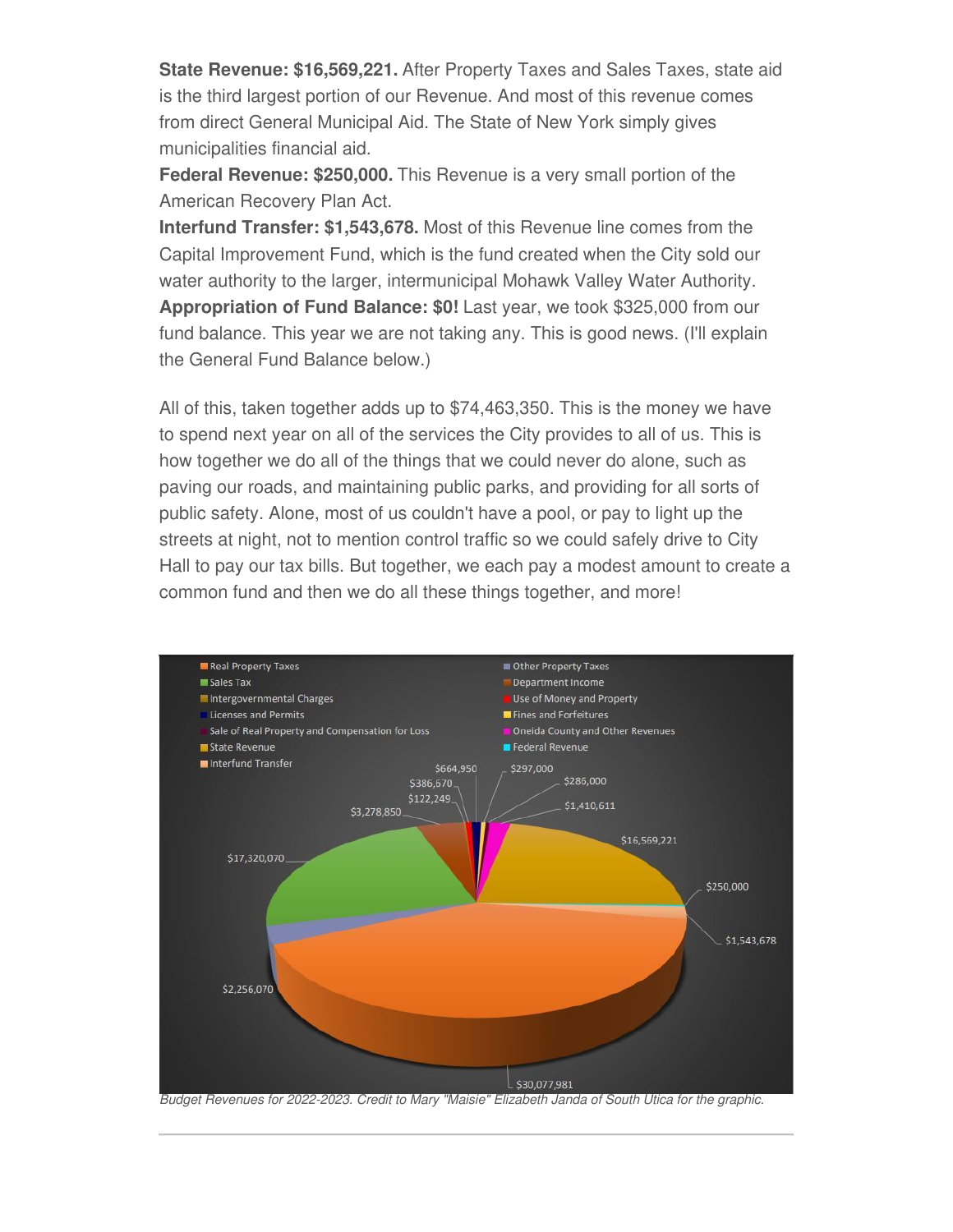# **Out of the Budget: Expenditures**

The mirror image of Revenues is Expenditures, sometimes also called Appropriations. For every dollar we take in, we need to take account for how we intend to spend it. The majority of these expenditures are built in from the start: we are bound by contract for most of our employees, and that adds up to a lot. So, the contractual portion of the budget is much larger than the rest, which is more discretionary in nature.

From the E&A Proposed Budget, here are the Appropriation Estimates for the 2022-2023 Fiscal Year (note, again, that any of this could change once the Common Council weighs in. If the Council amends the Budget, then some of these numbers could change.)

**Police: \$27,296,252.** The total for all police expenses, including salary, benefits and retirement, administrative, building expenses, utilities. In other words, these are all the expenses required to have a police force.

**Fire: \$20,637,980.** And this is the same total as above, but for the fire department. These are all the combined expenses of having a fire department, including EMT services.

**General Government: \$7,051,162**. There are a lot of "cost centers" in here: the Common Council, the Mayor's Office, the Clerk's Office, the Comptroller, the Office of the Assessor, as well as mail, telephone, the purchasing office, and so on.

**Debt Service: \$5,643,922**. This is the total cost of servicing our debt, both long term bonds and short term "bond anticipation notes". This includes both payments on principal, as well as interest, and servicing fees.

**DPW: \$5,312,394.** This is the cost of plowing the streets, putting up street signs, picking up green waste, maintaining storm drains and keeping creeks flowing freely, so on and so forth.

**Parks, Playgrounds, Recreation: \$2,194,462.** All those lovely parks are included here, as well as all the recreation the City offers, from pools to tennis, softball to the ski chalet.

**Street Lighting: \$1,364,633.** This is the cost of this one, simple but essential city service.

**Engineering Department: \$1,024,235.** This Department is in charge of paving, street lights, pedestrian crossings, street painting, overseeing storm drains, the sidewalk program, and so on.

**Codes: \$864,304.** All the our building inspections, enforcement of Codes, etc. is included here.

**Youth Bureau: \$546,904.** The City provides summer employment to kids, and various opportunities to our young people.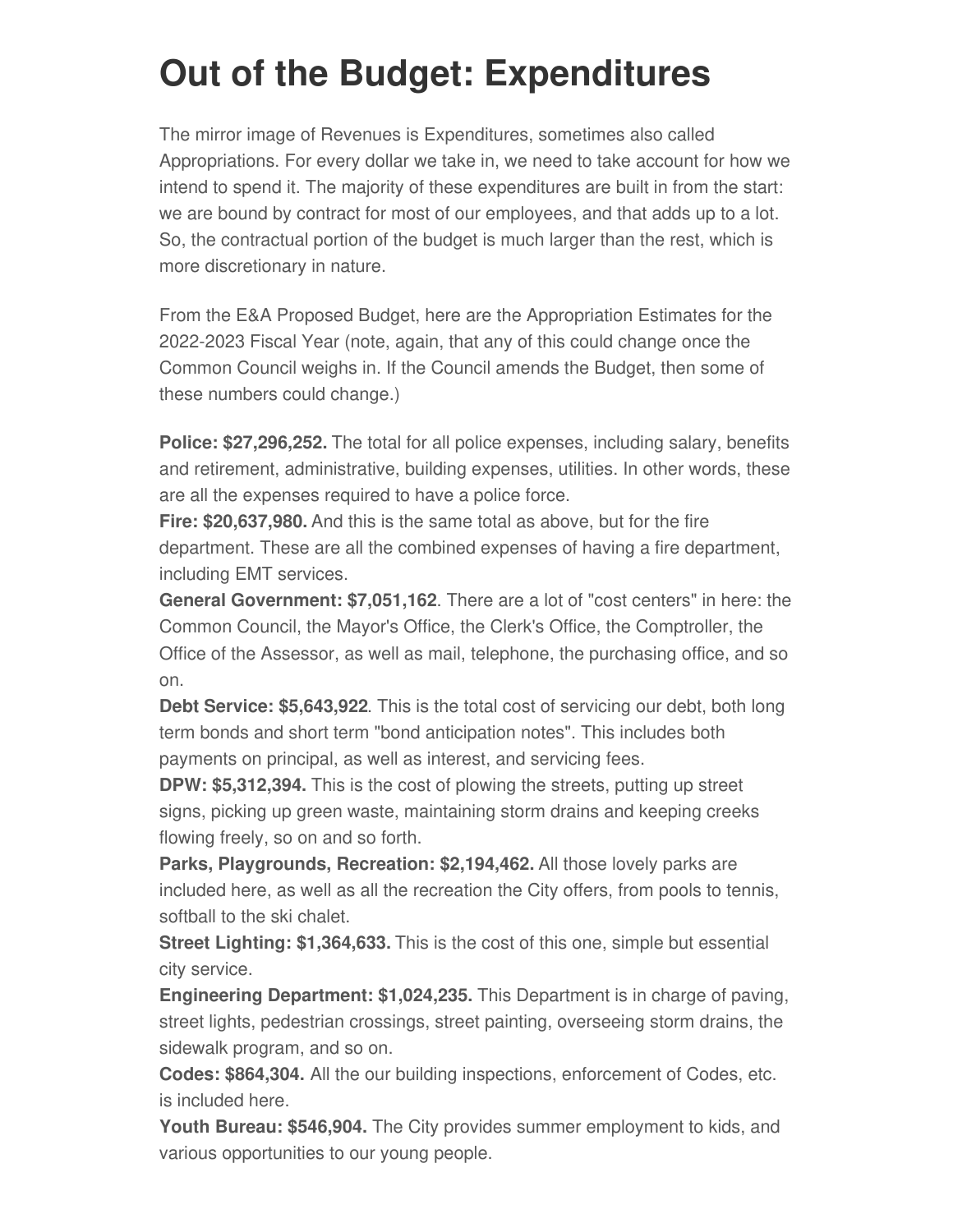**Liabilities: \$530,000.** On occasion ,the City has to settle small lawsuits.

**Maintenance of City Properties: \$441,908.** This is the expense of cleaning City Hall to maintaining the exterior of all City-owned buildings.

**Infrastructure: \$378,000.** Most of this is for storm water infrastructure.

**Payments to Outside Agencies: \$348,085.** We pay both Centro and Anita Steven's Swan for us with providing special services.

**City Court: \$333,850.** This is the cost of running the City court, but these are expenses that are reimbursed by the NYS Consolidated Court System.

**Contingency Fund: \$250,000.** There are always unexpected expenses. This fund prepares us for the unexpected.

**Parking Garages: \$227,280.** The City owns four parking garages, that we are in the process of repairing and improving.

**Celebrations: \$18,000.** This is for fireworks, porta potties, etc.



*Budget Expenditures for 2022-2023. Again, thank you to Mary "Maisie" Janda of South Utica for making us this graphic.*

### **The Other Funds**

Besides the General Fund, which is the bulk of the the City's financial life, and over which the Council has authority and oversight, there are also six other "Funds", and two sets of supplemental appropriations. Each of these are just like the General Fund, in that the Revenues and Expenditures or "Appropriations" must be equal to one another. They are also estimates, but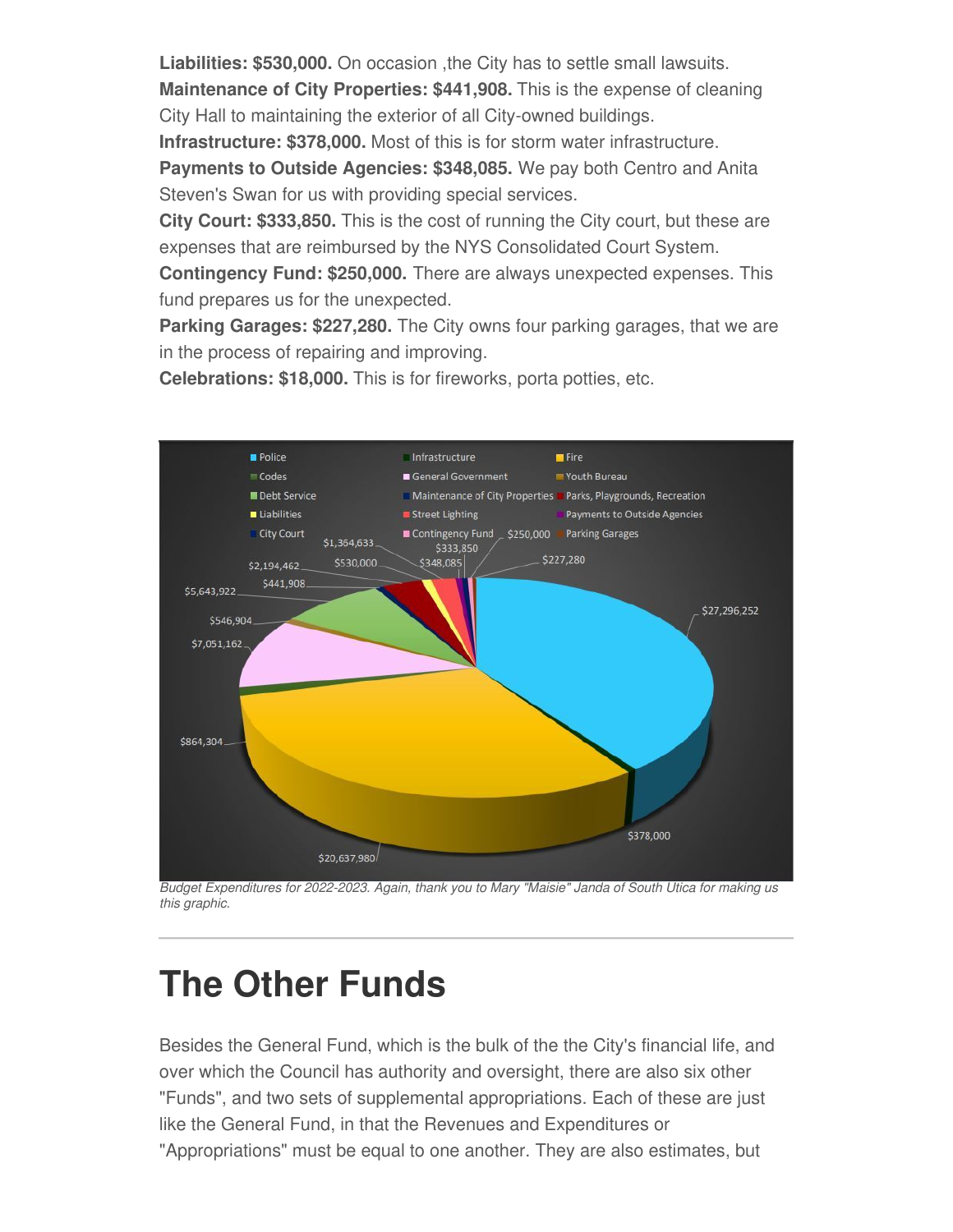more accurate predictions because they smaller and less complicated. Here they are:

**Sewer Fund:** The Sewer Fund's revenues are almost entirely rents, paid for by each of us on our quarterly MVWA bill. The Sewer Fund's expenditures involve maintaining the City's storm water and sewer infrastructure. Most of the dollars in this fund are for paying off long-term sewer debt, but next is capital outlay, and then salaries and wages. The Fund is estimated to be at \$3,950,050.

**Capital Fund:** The Capital Fund for 2022-2023 is composed of \$5,000,000. for paving. This total is generated by American Recovery Plan Act funds, two New York State paving programs, and a transfer from CDBG funds from the federal Department of Housing and Urban Development. This means that in the coming year, we will be able to spend five million dollars on paving without borrowing any of it.

**Debt Service Fund:** New York State law requires that monies to repay long term debt be placed into a separate Fund. So, for 2022-2023, \$4,230,339 will be transferred from the General Fund to this special fund to pay off our long term debt. (This is distinct from our short term debt, which can be paid directly from the General Fund.)

**UED/CDBG:** The federal Department of Housing and Urban Development distributes funds directly to cities on the basis of levels of poverty, in order to respond to that poverty, and to urban blight, etc. They do this in the form of "block grants". These block grants are the Community Development Block Grants (CDBG), as well as HOME program which supports low-income housing, Economic Reinvestment Program (ERP), which is a loan program for businesses, and ESG funds, which is meant to prevent and respond to homelessness. These are important infusions of funding from the federal government that we use to support a wide variety of community efforts. We also use some of these funds to administer the distribution and allocation of these federal funds. The total revenue and expenditure for for 2022-2023 for UED is \$3,890, 258

**Section 8:** Section 8 is another housing program from the federal Department of Housing and Urban Development. It gives housing vouchers to help low income people secure housing they can afford. This money comes directly from the federal government, but is administered by local governments. The money, therefore, simply "passes through" City Hall: the federal government gives it to us and we give it to the people who need it. The total estimate for the coming fiscal year is \$7,604,248. Rent disbursements will account for \$6,500,000 of this total. The rest is taken up with smaller programs and administration of the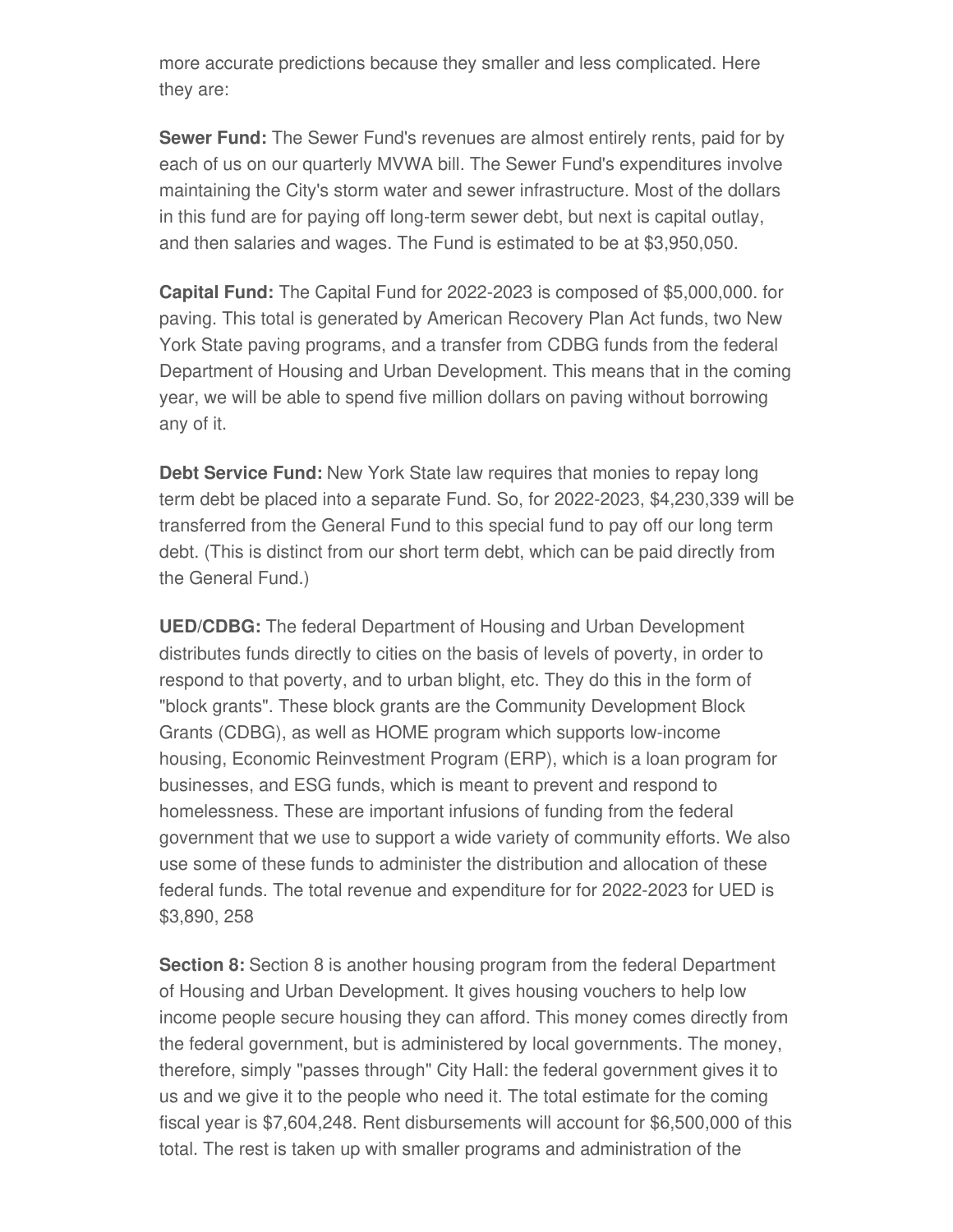vouchers.

**Urban Renewal Fund:** When a property owner cannot pay their taxes, and all avenues to help them pay those taxes or develop a payment plan have been exhausted, the City takes ownership of those properties. The Urban Renewal Fund is the department in the City responsible for then selling these City owned properties, and if need be, maintaining them until we sell them. This fund is estimated to be at \$430,051.

**Golf Fund:** Because our beloved golf course is established as a "Commission", and because we charge particular fees for its services (such as memberships and green fees), the Office of the State Comptroller requires that we keeps its finances separate from the rest of the City's finances. Its revenue comes from season memberships, green fees, and cart rentals. The majority of its expenditures are taken up with the salaries and wages of all the people who work at the Golf Course. The Golf Fund is estimated at \$432,855.



That "Local Sewer Due" on your water bill is the sewer rent that funds our maintenance of the City's sewer *and storm drain infrastructure.*

## **General Fund Balance**

So, as I said before, most of the City's finances are contained within the General Fund. The two pie charts above are of the revenues and expenditures of the General Fund. The general fund BALANCE is NOT the same as the amount of cash we have at any given time. Rather, the general fund balance is all money we have on hand, minus financial liabilities that we know we have but have not yet been billed for, or have not yet paid. You can think of our General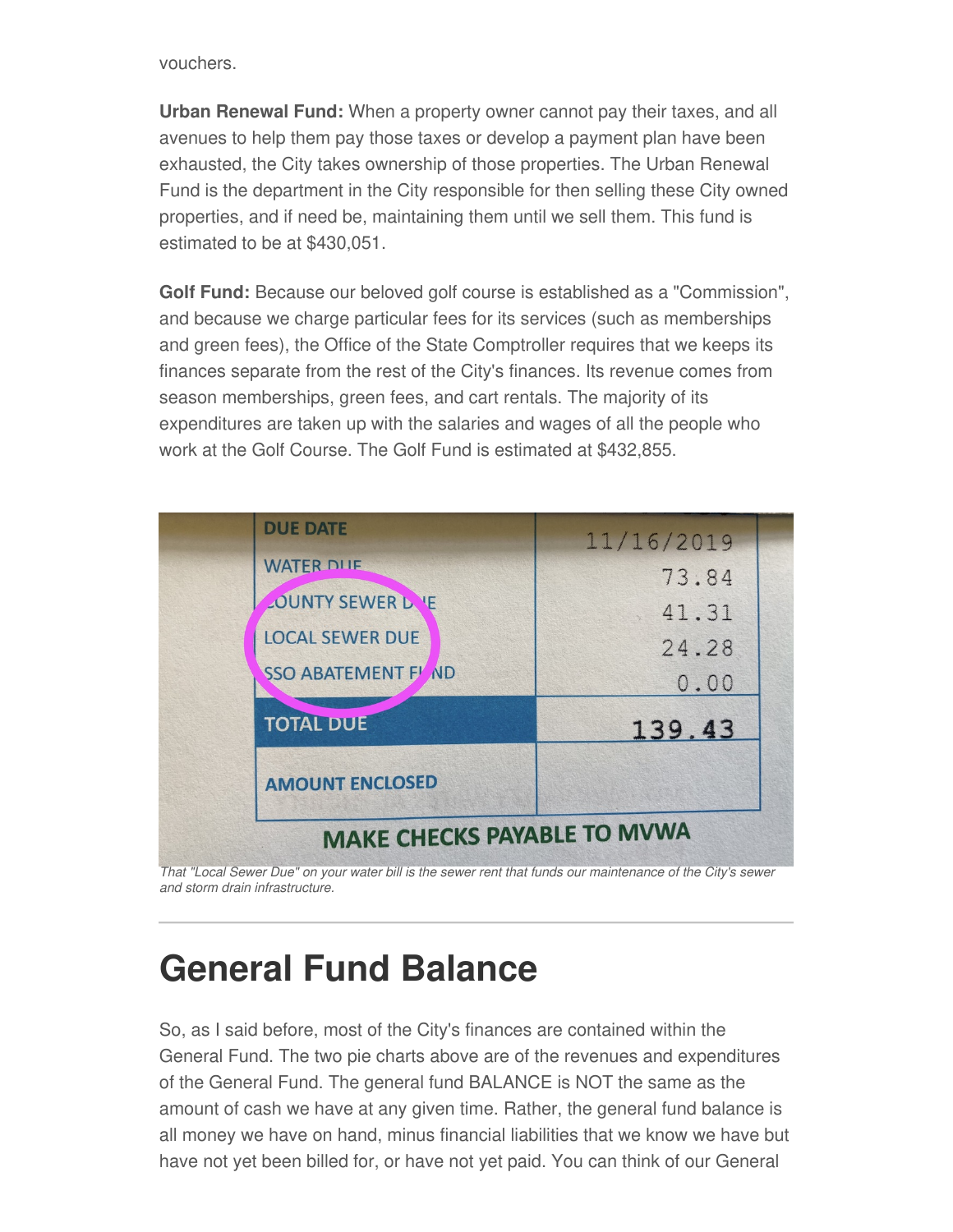Fund Balance as a savings account of sort - it is money that we have on top of our annual revenues. We grow our General Fund Balance by deciding not to spend as much as we take in. (In other words, we can intentionally grow the General Fund Balance, by keeping expenditures lower than revenues.) We can also simply sometimes have surpluses, when we do not spend as much as we anticipated spending. Covid created a large budget surplus in Fiscal Year 2020- 2021, because we were not able to offer many City services that year, such as pools and other recreational activities. In that year, our surplus was quite large, at about \$2,600,000. This increased our total **General Fund Balance to over \$11,000,000.** This is an enormous improvement from ten years ago, when the General Fund Balance was approximately \$15,000 in the red. (At the time, the City was forced to take out short term loans just to make payroll.)

The Government Finance Officers Association (GFOA) recommends that cities have a General Fund Balance of approximately 1/6 of their annual operating expenses. We are almost at that point. Having a healthy General Fund Balance is good for at least two reasons:

1) it gives us a cushion against possible economic downturns or large unexpected expenses. It operates, in this sense, sort of like a savings account. 2) having a General Fund Balance of almost \$11,000,000 means that the agencies that rate our credit worthiness have upgraded our credit ratings. (S&P Global has now given us an "A" rating for the first time in the City's history.) This in turn means that we are well positioned to get competitive interest rates when we borrow, which, of course, saves us money.

The General Fund Balance is one good measure of the overall financial health of the City. We are, by this measure, healthy. But once we meet that goal of the GFOA, described above, then I believe that we should not continue to grow the Balance. Then we will be in a position to better deliver the services that we all want and depend upon.

### **Tax Rate**

The tax rate, for taxed properties in the City, is dependent on two variables:

**Assessed Valuations:** This is which is the total assessed value of all the properties subject to City property taxes. For the year 2022-2023, the total assessed value of all properties in the City is \$1,118, 110, 746. This was \$7,000,000 higher than in the previous year.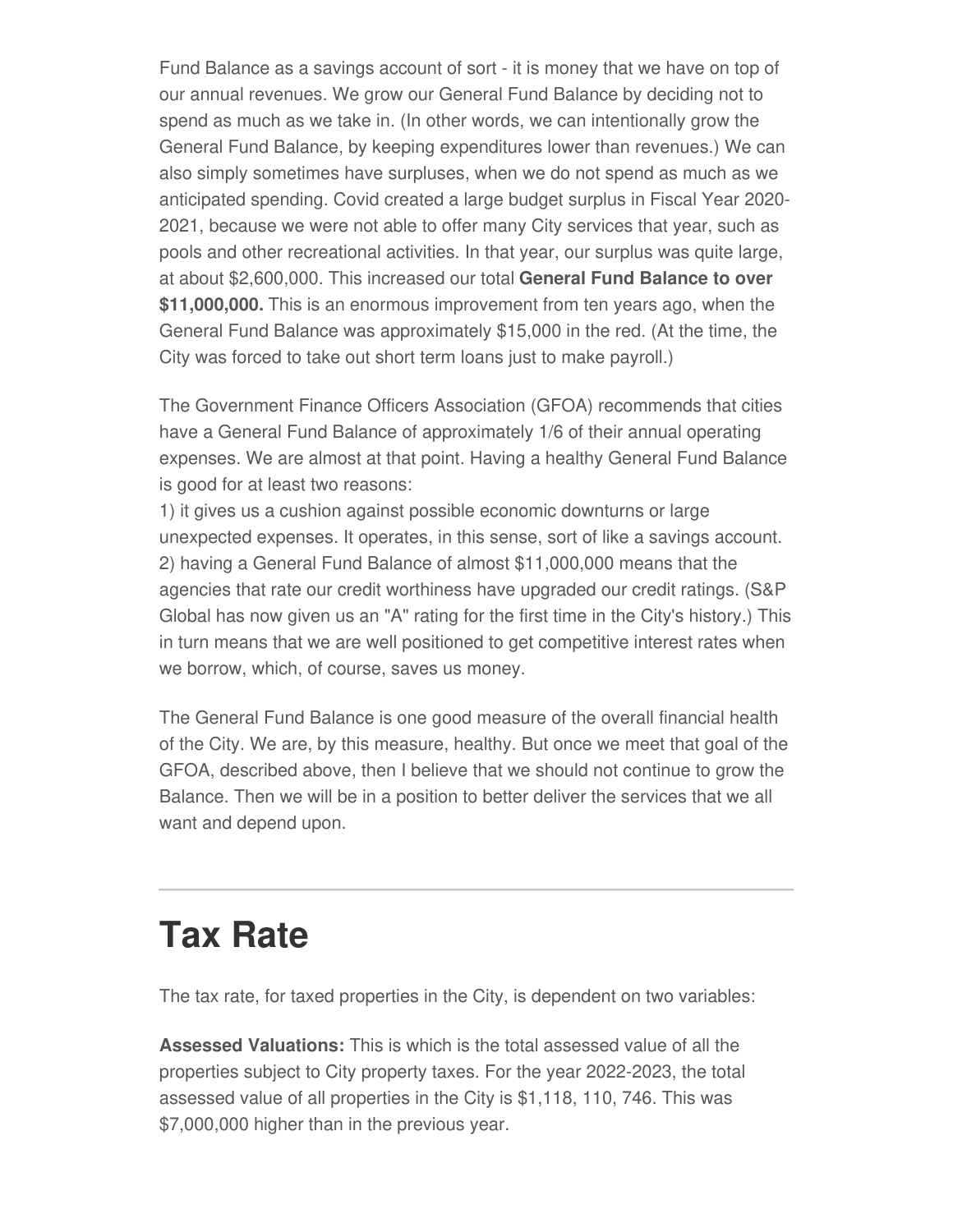**Annual Estimate:** When creating the Budget for the year, the total expenditures is, for tax rate purposes, called the "Annual Estimate". This is the amount that the Common Council has to vote on in an Ordinance titled "Annual Estimate 2022-2023". This is the total amount we plan on spending in the coming year.

These two variables then determine the tax rate. When the Annual Estimate is multiplied by 1,000, and then divided by the total Assessed Valuations, the result is the **tax rate**.

Your total tax bill is then calculated by multiplying the City's tax rate by every thousand dollars of the **assessed** value of your property. (Notice that the assessed value is not the same as the actual value of your property. But that is a story for another day...) The average assessed value in the City is \$52,265. So, for the average property, the total City tax bill under our **current rate of \$27.03** would be about \$1,413.

As a general rule of thumb, every \$300,000 of expenditures is equivalent to approximately 1% of an increase in the tax rate. So, if the expenditures were to go up by \$1,000,000, and all other things were equal, then your taxes would go up by about 3%.

## **Debt**

Any reasonably large municipality must borrow in order to provide the services necessary for our residents. For instance, in order to replace all our street lights over the last two years, the Common Council had to authorize the Comptroller to borrow up to \$11,500,000. By borrowing that much money over a long term (up to 30 years), we are able to provide the large scale services that we need to provide. The new street lights not only provided a necessary service, but they did so at a significant savings, so borrowing that money to do this project actually saves us money over the long haul.

We also borrow for all sorts of things that we could never afford to buy outright. (Just like most of us don't buy our houses outright, but instead take out mortgages to buy them.) We borrow for vehicles, large trucks, fire trucks and improvements to fire stations, capital improvements such as paving and a new roof for City Hall, and so on.

Our current debt stands at approximately \$61,000,000. And as you saw above, our debt servicing for the upcoming fiscal year will be \$5,643,922, which is about 7% of our overall expenditures for the year.